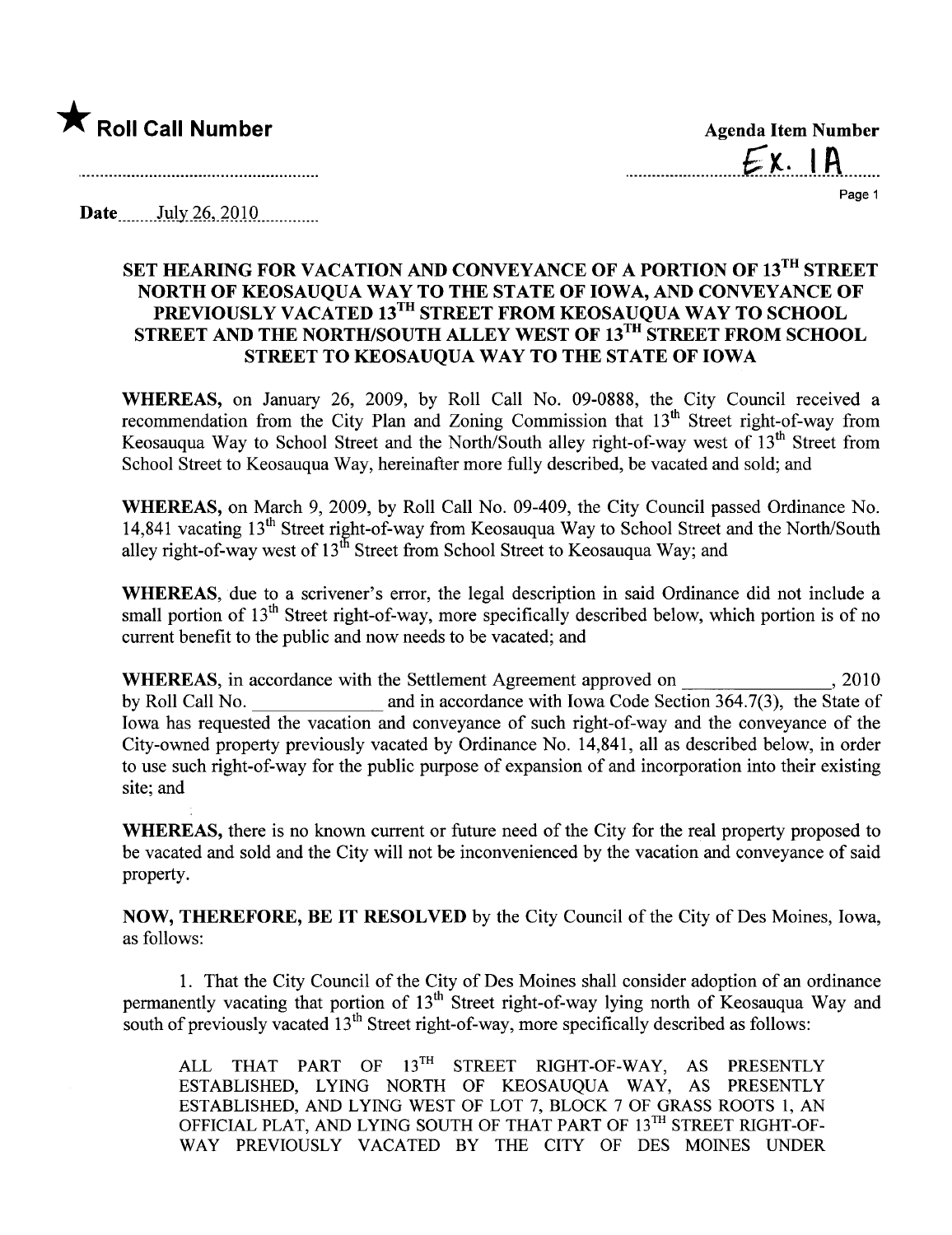

 $\epsilon$ .  $\mu$ 

Page 2

Date  $_{\text{July }26,2010}$ 

ORDINANCE NO. 14,841 AND RECORDED IN THE OFFICE OF THE POLK COUNTY RECORDER UNDER BOOK 13017, PAGES 88 THROUGH 92, ALL NOW INCLUDED IN AND FORMING A PART OF THE CITY OF DES MOINES, POLK COUNTY, IOWA.

2. That if the City Council decides to vacate the above described right-of-way, the City of Des Moines proposes to convey such right-of-way and the City-owned property previously vacated by Ordinance No. 14,841, all as described below, to the State of Iowa:

ALL THAT PART OF VACATED 13TH STREET RIGHT-OF-WAY, AS IT NOW EXISTS, LYING WEST OF AND ADJOINING LOTS 11, 12, 13 AND 14, JONES SUBDIVISION, AN OFFICIAL PLAT, AND LYING WEST OF AND ADJOINING THE SOUTH 26.0 FEET OF LOT 10, OF SAID JONES SUBDIVISION.

## AND

ALL THAT PART OF THE VACATED NORTH/SOUTH ALLEY RIGHT-OF-WAY, AS IT NOW EXISTS, LYING WEST OF AND ADJOINING THE SOUTH 26.0 FEET OF LOT 1, JONES SUBDIVISION, AN OFFICIAL PLAT, AND LYING WEST OF AND ADJOINING LOT 82, KEOSAUQUA WAY PLAT 3, AN OFFICIAL PLAT, AND LYING WEST OF AND ADJOINING THE NORTH 8.0 FEET OF LOT 81, OF SAID KEOSAUQUA WAY PLAT 3, ALL NOW INCLUDED IN AND FORMING A PART OF THE CITY OF DES MOINES, POLK COUNTY, IOWA.

(Vacated by Ordinance No. 14,841, passed March 9, 2009.)

AND

ALL THAT PART OF 13<sup>TH</sup> STREET RIGHT-OF-WAY, AS PRESENTLY ESTABLISHED, LYING NORTH OF KEOSAUQUA WAY, AS PRESENTLY ESTABLISHED, AND LYING WEST OF LOT 7, BLOCK 7 OF GRASS ROOTS 1, AN OFFICIAL PLAT, AND LYING SOUTH OF THAT PART OF 13<sup>TH</sup> STREET RIGHT-OF-WAY PREVIOUSLY VACATED BY THE CITY OF DES MOINES UNDER ORDINANCE NO. 14,841 AND RECORDED IN THE OFFICE OF THE POLK COUNTY RECORDER UNDER BOOK 13017, PAGES 88 THROUGH 92, ALL NOW INCLUDED IN AND FORMING APART OF THE CITY OF DES MOINES, POLK COUNTY, IOWA

3. That the meeting of the City Council at which the adoption of said ordinance and the sale and conveyance of such real estate is to be considered shall be on August 9,2010, said meeting to be held at 5:00 p.m., in the Council Chamber.

4. That the City Clerk is hereby authorized and directed to publish notice of said proposal in the form hereto attached all in accordance with §362.3 of the Iowa Code.

5. There will be no proceeds associated with the conveyance of this property.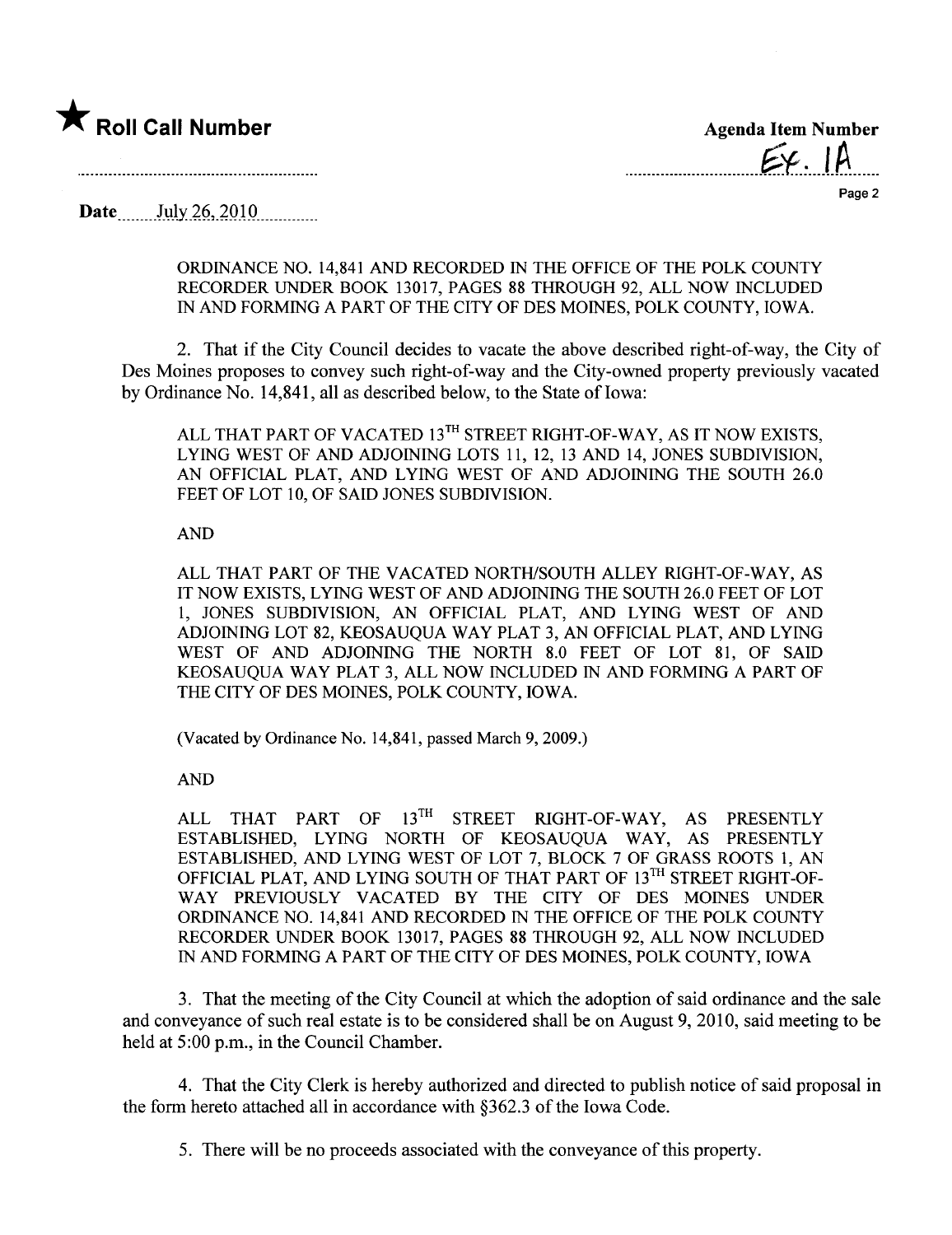

Date....... .Jl,iJy\_i~,)QJ Q\_\_\_\_ \_ \_\_\_\_\_\_\_

 $Ex.1A$ 

Page 3

Moved by to adopt.

Sponsor: Council Member Hensley

APPROVED AS TO FORM:

hank Glenna K. Frank

Assistant City Attorney

| <b>COUNCIL ACTION</b>                    | <b>YEAS</b> | <b>NAYS</b> | <b>PASS</b> | <b>ABSENT</b> | <b>CERTIFICATE</b>                                                                                                                                                                                                                                                                                                         |
|------------------------------------------|-------------|-------------|-------------|---------------|----------------------------------------------------------------------------------------------------------------------------------------------------------------------------------------------------------------------------------------------------------------------------------------------------------------------------|
| <b>COWNIE</b>                            |             |             |             |               | I, DIANE RAUH, City Clerk of said City hereby<br>certify that at a meeting of the City Council of<br>said City of Des Moines, held on the above date,<br>among other proceedings the above was adopted.<br>IN WITNESS WHEREOF, I have hereunto set my<br>hand and affixed my seal the day and year first<br>above written. |
| <b>COLEMAN</b>                           |             |             |             |               |                                                                                                                                                                                                                                                                                                                            |
| <b>GRIESS</b>                            |             |             |             |               |                                                                                                                                                                                                                                                                                                                            |
| <b>HENSLEY</b>                           |             |             |             |               |                                                                                                                                                                                                                                                                                                                            |
| <b>MAHAFFEY</b>                          |             |             |             |               |                                                                                                                                                                                                                                                                                                                            |
| <b>MEYER</b>                             |             |             |             |               |                                                                                                                                                                                                                                                                                                                            |
| <b>MOORE</b>                             |             |             |             |               |                                                                                                                                                                                                                                                                                                                            |
| <b>TOTAL</b>                             |             |             |             |               |                                                                                                                                                                                                                                                                                                                            |
| <b>MOTION CARRIED</b><br><b>APPROVED</b> |             |             |             |               |                                                                                                                                                                                                                                                                                                                            |
| Mayor                                    |             |             |             |               | City Clerk                                                                                                                                                                                                                                                                                                                 |